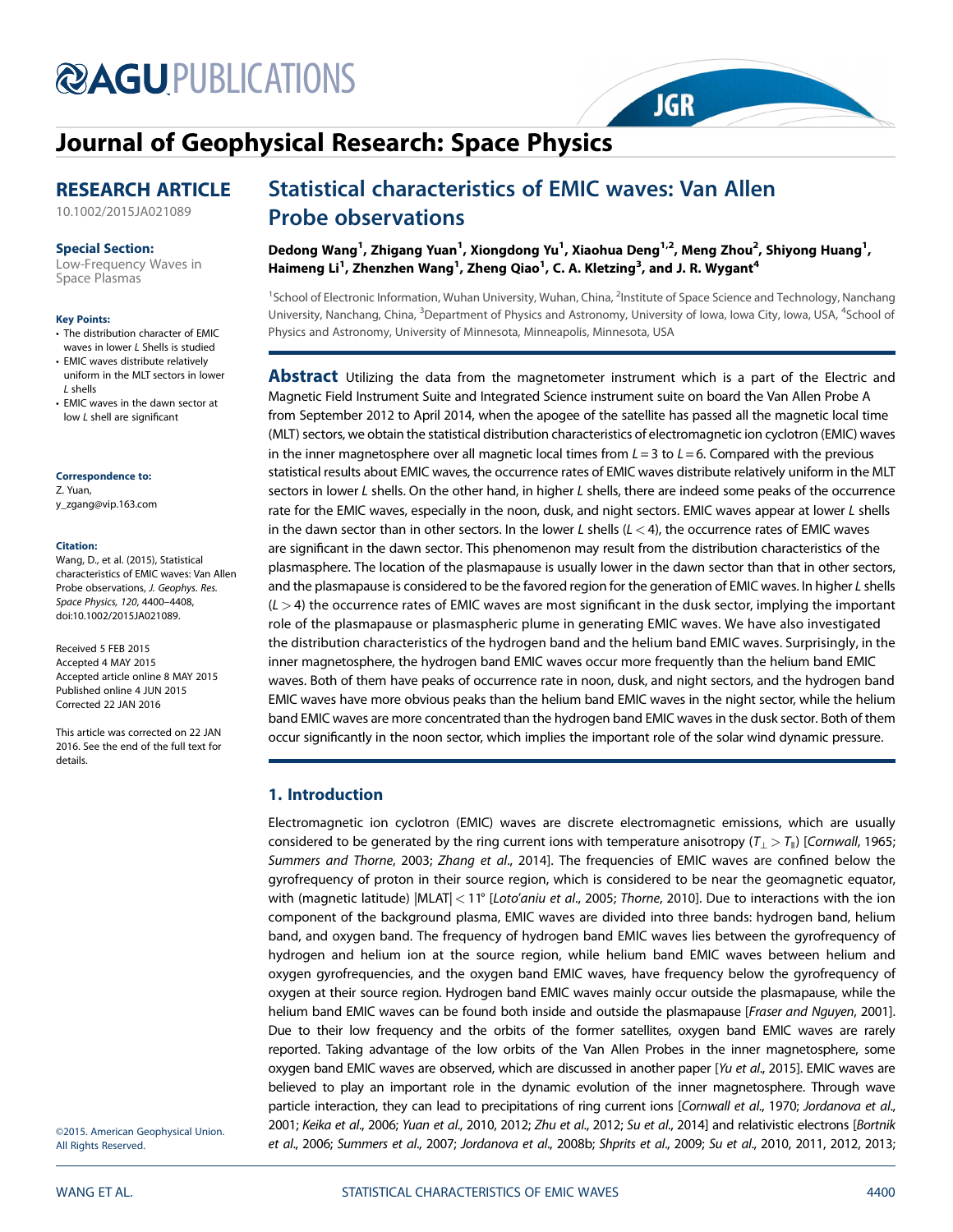Yuan et al., 2013; Hyun et al., 2014; D. D. Wang et al., 2014]. Through Landau damping, they can also heat cold electrons in the magnetosphere [Zhou et al., 2013] and plasmaspheric plume [Yuan et al., 2014]. Therefore, it is necessary to investigate the distribution characteristics of EMIC waves in the inner magnetosphere, especially the distribution function about L and magnetic local time (MLT).

The cold, dense plasmas also play an important role in the generation of EMIC waves, because they can bring down the instability threshold to generate EMIC waves [Gary et al., 1995]. Some theoretical and observational studies hold the view that EMIC waves are easier to be generated when the hot anisotropic ions encounter the dense and cold plasmasphere [Gary et al., 1995; Yuan et al., 2010; Liu et al., 2013]. Plasmaspheric plumes are also suggested to be a preferential structure where EMIC waves can be generated easily [Yuan et al., 2014]. On the other hand, some studies emphasize the pivotal role of the solar wind dynamic pressure in the generation of the EMIC waves [Usanova et al., 2008, 2010; McCollough et al., 2009, 2012]. Active Magnetospheric Particle Tracer Explorers (AMPTE) CCE observations show that EMIC waves mainly occur between 11:00 and 18:00 MLT [Anderson et al., 1992a, 1992b]. Inferred from the events of simultaneous precipitation of relativistic electrons and ring current ions observed by the NOAA POES satellites, EMIC waves are found to be generally located at the dusk to midnight sectors [Z. Wang et al., 2014]. Although some statistical studies claim that the occurrence rate of the EMIC waves in the inner magnetosphere is limited, just several percent [Min et al., 2012; Usanova et al., 2012; Meredith et al., 2014], one shortcoming of the previous statistical studies is that the spacecraft such as Time History of Events and Macroscale Interactions during Substorms (THEMIS) and CRRES spent limited time in the inner magnetosphere, especially in lower L shells. The apogee of the CRRES satellite nearly reached  $L = 8$ , higher than that of the Van Allen Probes, and it did not covered all the MLT regions. Therefore, the occurrence rate of the EMIC waves in the inner magnetosphere need to be further assessed.

Van Allen Probes spend all their time below the geosynchronous orbit, which provides an unprecedented opportunity to study the statistical distribution characteristic of the EMIC waves in the inner magnetosphere. In this paper, utilizing the data from the Electric and Magnetic Field Instrument Suite and Integrated Science (EMFISIS) magnetometer instrument on board the Van Allen Probe A and an automated wave detection algorithm [Bortnik et al., 2007], we investigate the occurrence rate of the EMIC waves in the inner magnetosphere and the characteristics of EMIC waves on the different bands.

The remained parts of this paper are organized as follows: first, an introduction about the Van Allen Probes and their onboard instruments is given; then, the algorithm of data processing is introduced, and an example of EMIC waves found by the algorithm is presented; in the fourth part of this paper, the statistical results are shown; and finally, some discussions and conclusions end this paper.

# 2. Van Allen Probes' Orbits and Instrumentation

The Van Allen Probes, first named Radiation Belt Storm Probes (RBSP), were launched on 30 August 2012. The identical twin spacecraft (A and B) carry on the same state-of-the-art instruments. The orbits of the Van Allen Probes are all confined below the geosynchronous orbit and lie nearly in the Earth's equatorial plane, covering the L shell range from nearly 1.1 to 6.5, which provides an unprecedented opportunity for the research in the inner magnetosphere. In this paper, we utilize the data of the Electric and Magnetic Field Instrument Suite and Integrated Science (EMFISIS) magnetometer instrument on board the Van Allen Probe A to investigate the distribution characteristics of EMIC waves. EMFISIS magnetometer instrument provides vector magnetic field measurement which measures the background magnetic field and the low-frequency waves [Kletzing et al., 2013]. The sampling cadence of EMFISIS magnetometer is 64 Hz. Figure 1 illustrates the dwell time of the Van Allen Probe A during 8 September 2012 to 30 April 2014, when the apogee of this satellite covered all MLT sectors due to precession, and we choose this period to study the distribution characteristics of the EMIC waves. In Figure 1, MLT has 1 h resolution and L has 0.5 L resolution, and the unit of the color bar is hour. In addition, we choose the region from  $L = 3$  to  $L = 6$  and will give reasons below. To avoid the ambiguity if the twin satellites observe the same event or not, we have not utilized the data from Van Allen Probe B. On the other hand, one satellite is enough for the statistical work since its apogee has already covered all the MLT regions. At last, the data from the magnetometer instrument on board Van Allen Probe B are not so good for the automated wave detection algorithm which we utilized, because the data from the magnetometer instrument on board Van Allen Probe B contain much more noise than that from Van Allen Probe A.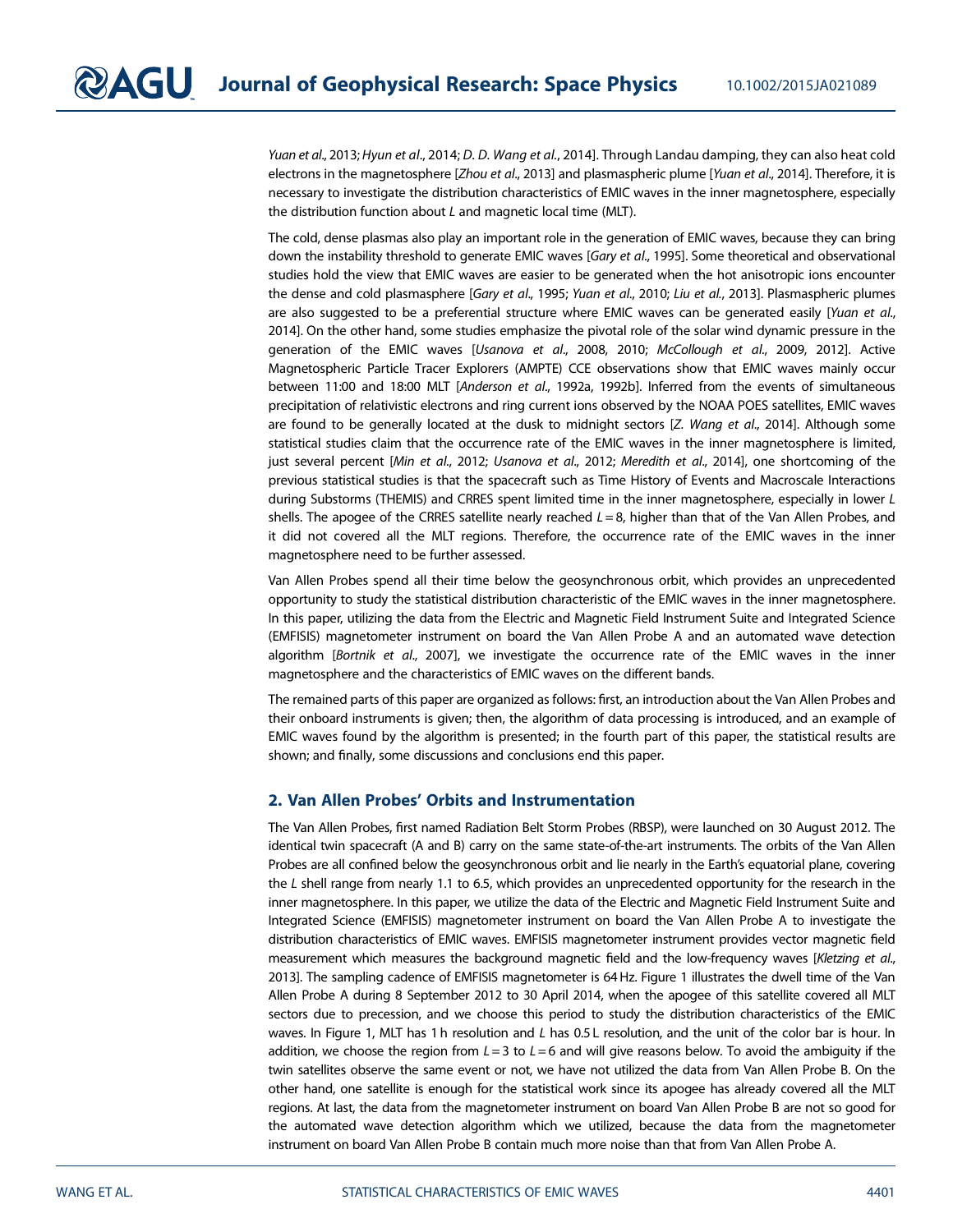**QAGU** Journal of Geophysical Research: Space Physics 10.1002/2015JA021089



Figure 1. Dwell time distribution of the Van Allen Probe A from 8 September 2012 to 30 April 2014. The L shell ranges from  $L = 3$  to  $L = 6$ . The unit for the color bar is hour.

Besides the data from EMFISIS magnetometer instrument, we also utilized the plasma density data provided from the Electric Field and Wave (EFW) instruments on board the Van Allen Probe A to check the relationship between the EMIC occurrence region and the location of the plasmapause.

# 3. Algorithm

First, we calculate the moving average of the original magnetic field data from the magnetometer of EMFISIS suite and subtract them from the original data to get the fluctuating magnetic field data. Applying the short time fast Fourier transform to the fluctuating magnetic field, we obtained the dynamic spectrogram, as an example shown in Figure 2. The magnetic data are sampled at 64 Hz and are processed

in blocks of 1 h. The time series are divided into consecutive and overlapping time segments; each time segment is windowed by a Hamming window to reduce edge effects. In our research, the sliding window is chosen to be 6400 points (100 s) long, with an overlap of 4500 points, providing a frequency resolution of 0.01 Hz and a time resolution of about 30 s (1900/64 s). Therefore, each column of the spectrogram represents the spectral content of a time interval about 30 s.

Further, the L shell values covered by the Van Allen Probe are not so high (less than 7), and the oxygen gyrofrequency at geomagnetic equator with  $L = 6$  is about 0.14 Hz in a dipole magnetic field model; therefore, we set the lowest frequency of interest to be 0.1 Hz, to contain the frequency range of helium band EMIC waves. Additionally, although the gyrofreguency of hydrogen at the lowest L can approach several tens of hertz, and the Nyquist frequency of EMFISIS magnetometer is 32 Hz, we choose 10 Hz as



Figure 2. An example of EMIC wave events found by the algorithm. The Van Allen Probe A satellite observed these pulsations during 2:00 to 3:00 UT on 12 October 2012. The white solid line superposed on this figure illustrates the local gyrofrequency of helium, and the white dashed line shows the local gyrofrequency of oxygen. The red solid line indicates the density of the plasma. The scale of the plasma density is in the right side vertical axis of this figure. The black rectangle near 3:00 UT demonstrates the outer edge of the plasmapause.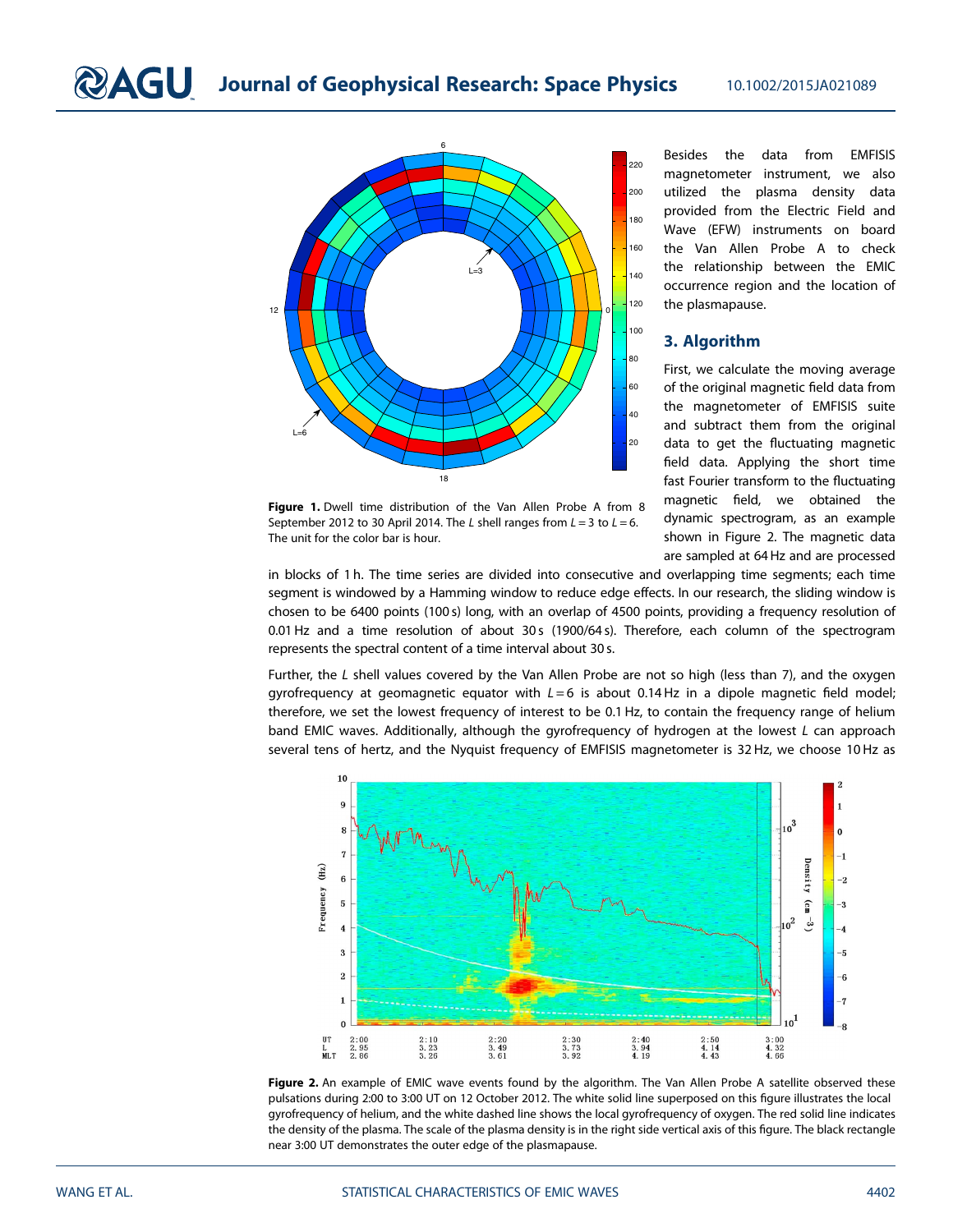the upper limit frequency for simplification, and we choose the region from  $L = 3$  to  $L = 6$  to survey. The sampling points where the gyrofrequency of hydrogen exceeds 10 Hz and below 32 Hz account for a small percentage of the total sampling points, only 15.4%, most of which locate in regions with  $L < 3$ . In fact, only several (~10) electromagnetic emissions, whose frequencies are higher than 10 Hz but lower than local hydrogen frequency, are found in our survey and need to be further checked. Therefore, the statistical results here can present the general characteristics of EMIC waves in the inner magnetosphere without loss of generality.

Then, an automated wave detection algorithm [Bortnik et al., 2007] was performed on each 1 h data blocks, as an example shown in Figure 2. At first, we performed a 3 min average to the pulsation power content. For each block which lasts 1 h, we calculated a mean background noise level. Therefore, the noise level varies from 1 h to the next. An efficient spectral point will be picked out when the 3 min average power exceeds the ambient noise level more than 1 order of magnitude in the corresponding data block, which is the same as that in Usanova et al. [2012]. These efficient points are divided into different data groups when the temporal separation between two efficient points is longer than a critical value [Bortnik et al., 2007], which is set to be 5 min in our case. Meanwhile, efficient point groups lasting less than 5 min are removed. Additionally, in some cases there are noises with constant frequency in the spectrograms, which may result from the instrument itself. In order to eliminate the effect of these noises, we set the bandwidth of the selected events to be higher than 0.1 Hz. The efficient point groups detected through the algorithm described above are identified as EMIC wave events, and the time intervals and the positions of the satellite are recorded at the same time.

Finally, the events found were verified manually to ensure the statistical results. A number of false identifications by the automated wave detection algorithm were discovered, many of which lie in the oxygen band, due to confusion with lower-frequency pulsations which are not EMIC waves, and they were removed from the event list. We indeed find some good events of oxygen band EMIC waves, but the number of which is few, so they are not included in this statistical work but in another paper [Yu et al., 2015].

An example of events found by the algorithm is shown in Figure 2. The white solid and dashed lines superposed on the spectrum indicate the local gyrofrequency of helium and oxygen ions, respectively. The red line in this figure depicts the density of cold plasma, the data of which are obtained from the RBSP website. On 12 October 2012, during 2:00 to 3:00 UT, some EMIC pulsations were found in the dawn sector. In our research, we treat a multiband event; i.e., EMIC waves occur on different frequency bands but in the same time interval, such as the example shown in Figure 2 during the interval from 2:15 to 2:30 UT, as a single event, as treated in *Usanova et al.* [2012]. According to our detecting algorithm, two EMIC wave events are identified in Figure 2: one appeared during 2:15–2:30 UT, while the other appeared during 2:40–2:59 UT. Both lasted more than 5 min, and the former occurred more than 5 min earlier than the latter, which are the criteria to select the wave events by the algorithm. Following the method of Moldin et al. [2002], we identify a plasma region with a density gradient greater than a factor of 5 within 0.5 L as the outer edge of the plasmapause. As shown in Figure 2, the black rectangle demonstrates the outer edge of the plasmapause. Therefore, both the EMIC events shown in Figure 2 occurred inside the plasmasphere.

## 4. Statistical Results

Applying the algorithm described above, 251 EMIC wave events have been obtained, and all of them last at least 5 min. In these events, oxygen band EMIC waves are not included, which are reported in another paper [Yu et al., 2015]. Figure 3a shows the distribution characteristic of the EMIC wave events found by the algorithm over all MLT and from  $L = 3$  to  $L = 6$ ; the unit of the color bar is the time interval of one spectrogram column, which represents 1900/64 s (~30 s). There are three obvious peaks on the occurrence of EMIC wave events. One peak locates at the dusk sector near the  $L = 5$ , which is consistent with the AMPTE/CCE observation in the sector distribution [Anderson et al., 1992a]. In their research, the peak concentration of events also occurs near apogee in the afternoon sector, but the apogee of AMPTE/CCE is located near  $L = 9$ . In Figure 3a, a strong peak occurs near the midnight sector with L from 5 to 6, which was not found obviously in AMPTE/CCE and THEMIS observations [Anderson et al., 1992a; Min et al., 2012; Keika et al., 2013], due to their much higher-altitude orbits. CRRES satellite, which has a similar orbit with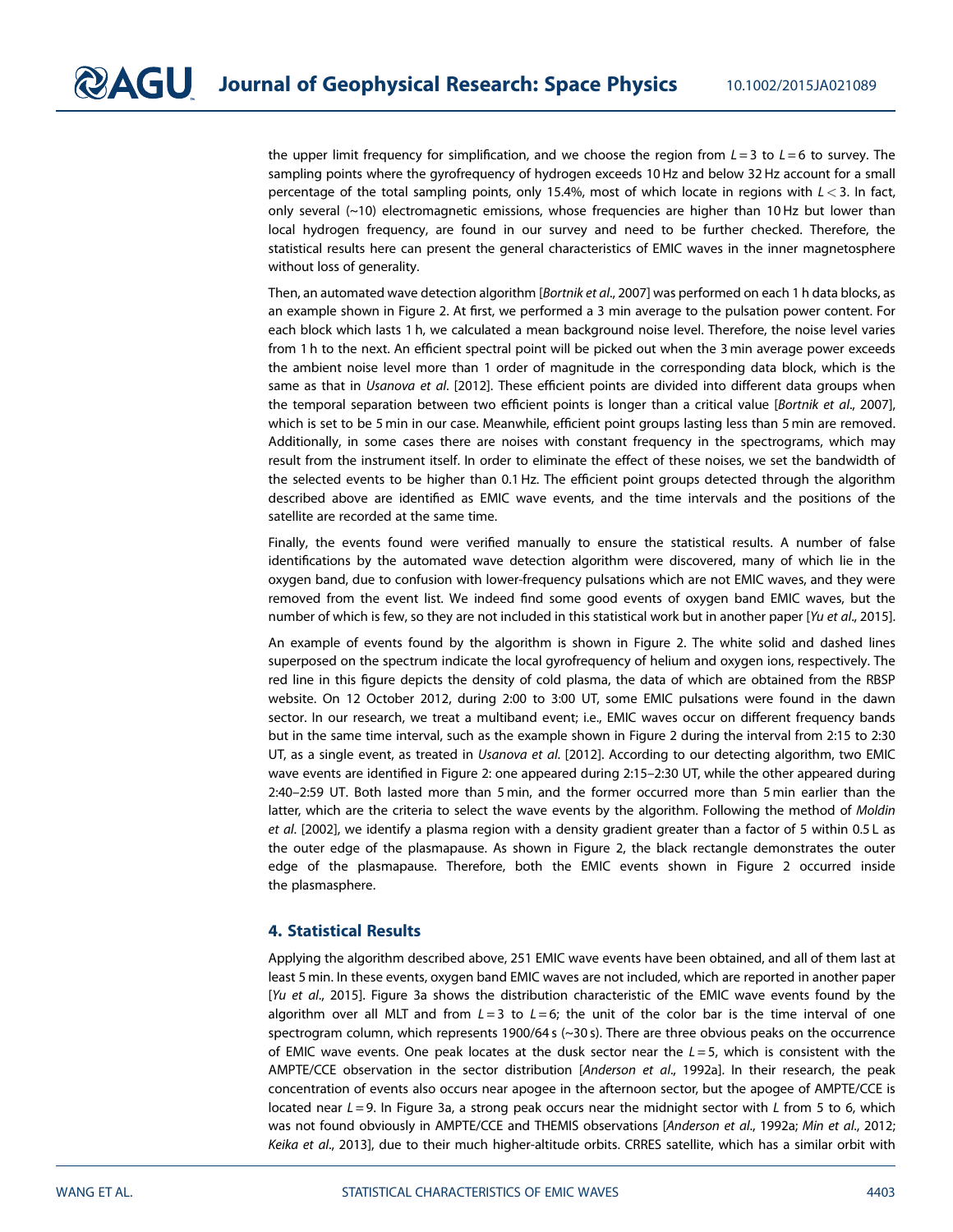

Figure 3. (a) Distribution of the EMIC wave events found by the algorithm in all MLT and from  $L = 3$  to  $L = 6$ . The unit of the color bar is the time interval of one spectrogram column, which represents 1900/64 s  $(\sim 30 \text{ s})$ . (b) The occurrence rates of EMIC waves in all MLT and from  $L = 3$  to  $L = 6$ .

Van Allen Probes but a higher apogee, also observed some EMIC wave events in the midnight sector with L from 5 to 6, but the peak of occurrence rate there was not so strong relatively [Meredith et al., 2003, 2014]. Additionally, it is shown in Figure 3a that there is also a peak of events in the noon sector and in high  $L$ shells. The distribution characteristic of the events in the dawn sector (3:00–9:00 MLT) is consistent with that from the AMPTE/CCE observations to some extent, in which the  $L > 6$  and  $L < 6$  event populations appear to be radially separated in the morning, and in our research, the occurrence rate of EMIC waves indeed decreased sharply between  $L = 5$  and  $L = 6$  in the morning sector.

Dividing the total occurrence time interval of EMIC wave events obtained by the algorithm in each bin by the total time interval when the Van Allen Probe A was located in the corresponding bin, we obtained the occurrence rates of EMIC waves, which is shown in Figure 3b. It can be seen that the maximum occurrence rate of EMIC waves in the inner magnetosphere is indeed less than 5%, which is consistent with the previous researches [Anderson et al., 1992a; Min et al., 2012; Usanova et al., 2012].

There are several peaks of the occurrence rates in each sector, noon (9:00–15:00 MLT), dusk (15:00–21:00 MLT), night (21:00–3:00 MLT), and the dawn (3:00–9:00 MLT) sector, which is also consistent with the AMPTE/CCE observation [Anderson et al., 1992a]. In their research, the most preferred region for the EMIC waves to occur is beyond  $L = 7$ , while in the inner magnetosphere with  $L < 5$ , EMIC waves occur with a relatively uniform local time distribution. The peaks in the noon sector, dusk, and night sectors appear in higher L shell while the peaks in the dawn sector locate at lower L shell. In order to investigate the relationship between the occurrence rates and  $L$  shell in different sectors, we add the



Figure 4. Diagram illustrates the occurrence rate of EMIC waves in different sectors and different L shells.

occurrence rates in the same L shell bin and in the same MLT sector together and then obtain the occurrence rates against L in different sectors. The results are shown in Figure 4, the vertical label of which indicates the occurrence rates of EMIC waves, and the horizontal label depicts the L shell region. In general, the occurrence rates between  $L = 3$  and  $L = 4.5$  enhance with increasing L shell values, while the occurrence rates between  $L = 4.5$  and  $L = 6$  decrease with increasing L shell values. Maybe the reason lies on the position of plasmapause, which is considered to be the preferred region for the excitation of EMIC waves [Gary et al., 1995;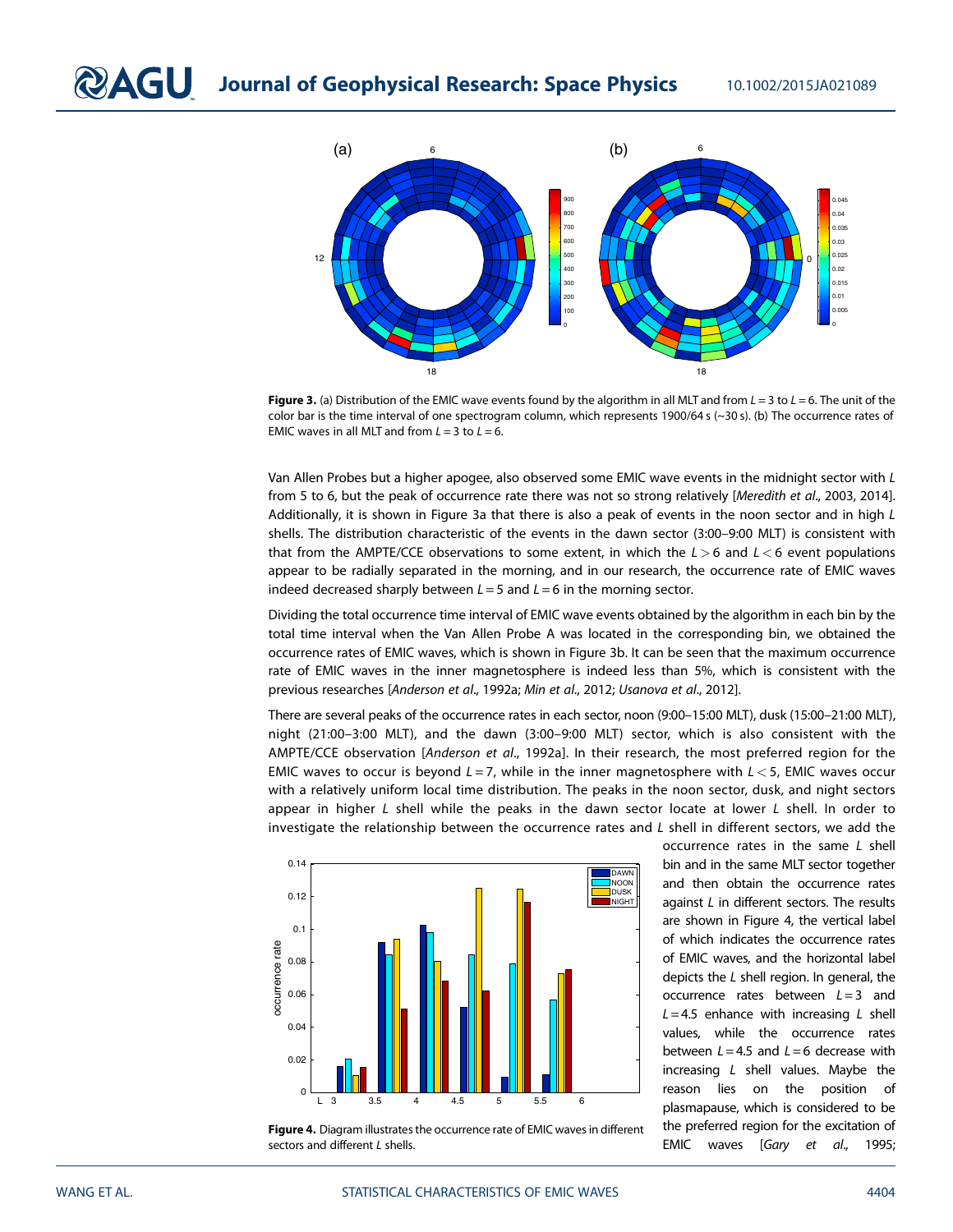



Yuan et al., 2010] and is reported to be usually located near  $L = 4 - 5$  [Sheeley et al., 2001]. Especially at the  $L = 3.5 - 4$ , the occurrence rates in all the four sectors rise sharply, compared to those in lower region, and interestingly, the occurrence rate in the dawn sector which is believed to be low in many studies [Keika et al., 2013; Meredith et al., 2014] is high, comparable with those in other sectors. The occurrence rates of EMIC waves in the dawn and noon sectors grow to their own peaks at the  $L = 4 - 4.5$  and then decrease with L, while the occurrence rate of EMIC waves in the dusk sector increases to the highest at the  $L = 4.5 \sim 5.5$ . At the  $L = 5 - 5.5$ , the occurrence rate in the night sector grows to its own peak.

The occurrence rates on the different band EMIC waves are also studied. As

Figure 5. The occurrence rate of hydrogen band EMIC waves in all MLT and from  $l = 3$  to  $l = 6$ .

the orbits of Van Allen Probes are near the geomagnetic equator, which coincide with the generation region of EMIC waves, we utilize the local gyrofrequencies of hydrogen, helium, and oxygen ion to identify the band of EMIC waves. Previous studies utilizing satellites near the equator such as GOES [Fraser et al., 2010] also treat this way. The same method has been taken in some event analyses utilizing Van Allen Probes [Usanova et al., 2014]. We have also rechecked the events with  $|MLAT| > 11^\circ$  with the equatorial gyrofrequencies, in order to make sure the category of hydrogen and helium band EMIC waves. In our research, 178 hydrogen band EMIC wave events were found. Figure 5 illustrates the occurrence rate distribution of hydrogen band EMIC waves, in the same format as that in Figure 3. Hydrogen band EMIC waves also have peaks of occurrence rates in every sector. Two significant peaks occur in the midnoon and midnight sectors. Peaks in the dawn sector are located at lower L shells. There are also some peaks of



occurrence rates in the dusk sector at higher L shells.

Figure 6. The occurrence rate of helium band EMIC waves in all MLT and from  $L = 3$  to  $L = 6$ .

Additionally, for helium band EMIC waves, 154 events were found, less than that of the hydrogen band EMIC waves, which is different from previous studies [Meredith et al., 2014]. In their research, helium band EMIC waves are observed more frequently than hydrogen band EMIC waves. The reason that leads to this difference is to be found. Figure 6 shows the occurrence rate distribution of helium band EMIC waves in all MLT and from  $L = 3$  to  $L = 6$ . It can be seen that the occurrence rates of helium band EMIC waves have three significant peaks. One peak lies in the noon sector at the  $L = 6$ , and two peaks occur in the dusk sector. For the two peaks in the dusk sector, one is located at the  $L = 3.5$  and 17:00 MLT, which is in an extraordinary low L shell region for the afternoon cases, and the other at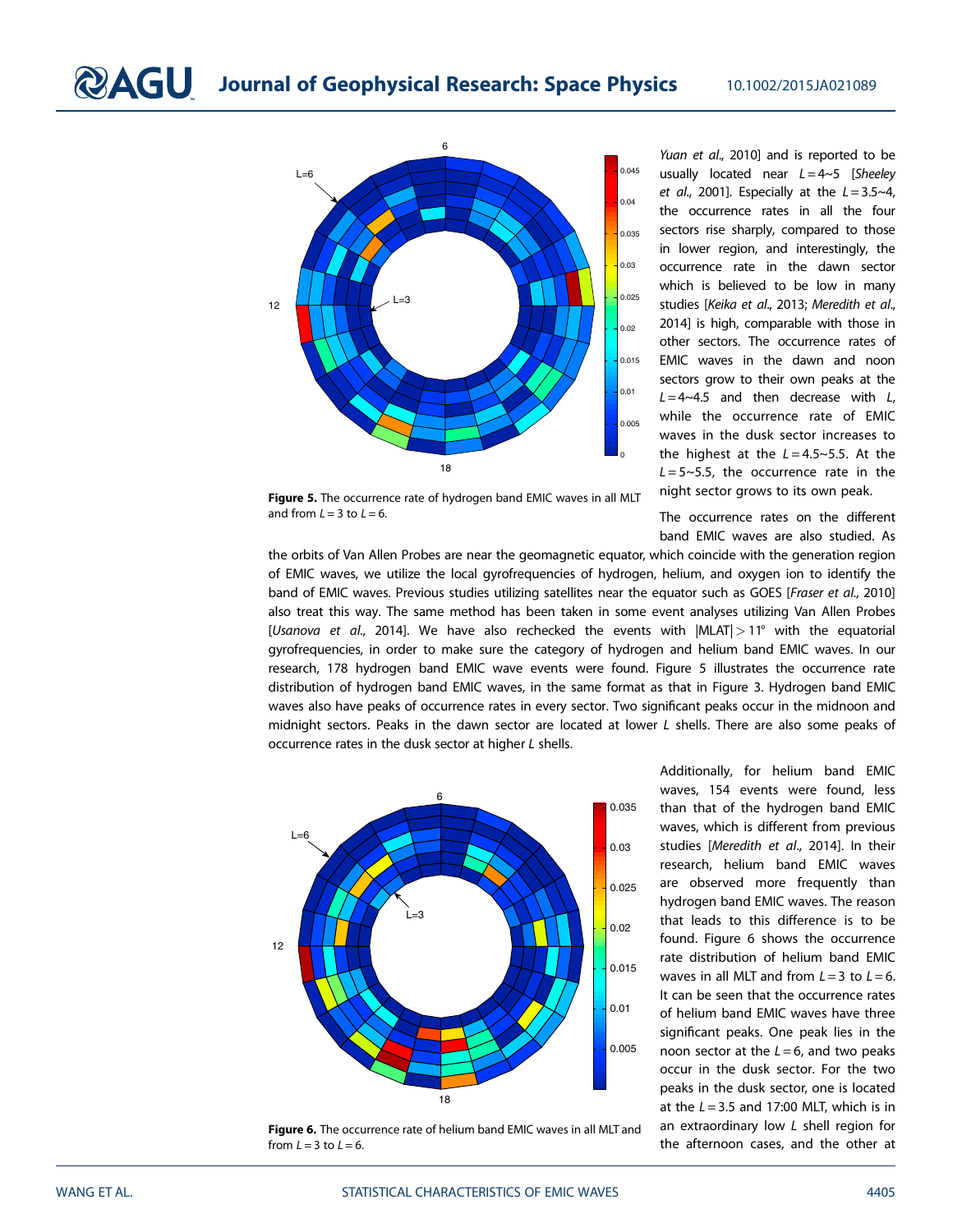the  $L = 4.5 - 5.5$  and 16:00 MLT. The occurrence rate of helium band EMIC waves in the dawn and night sectors is relatively lower, which is consistent with the statistical results of CRRES observations [Meredith et al., 2014].

## 5. Discussion and Conclusion

Maybe due to the orbit of the satellite, the observation time is limited beyond  $L = 5.5$ , and the occurrence rate there falls. If this trend does not result from the limit of the orbit, it should be consistent with the conclusion in Anderson et al. [1992a]. In their research, there exists a radial separation region at  $L = 6$  for the EMIC waves, especially in the morning sector. This characteristic is different from that in Usanova et al. [2012]. In their Figure 4, the occurrence rate generally increases with  $L$  in the four sectors. This difference may result from the limit of the satellite orbit or the gap for EMIC generation at  $L = 6$ . The occurrence rate in dusk sector is usually high for  $L > 3$ , especially for  $L > 4.5$ ; this is consistent with the other studies [Meredith et al., 2003; Usanova et al., 2012]. The large occurrence rate in the dusk sector may result from the trajectory of the hot ions injected from the magnetotail, and the asymmetric distribution of the plasmapause, which always has a bulge, also called plasmaspheric plume in the dusk sector. This implies the important role of cold dense plasmas in the generation of EMIC waves.

The significant peak in the midnight sector for hydrogen band EMIC waves may imply that the injected hot ions interact with the cold dense plasma in the midnight sector, where the flux of helium ions should be not so high, which needs further investigation. The helium band EMIC waves are more concentrated at the dusk sector, which is consistent with previous studies [Min et al., 2012; Keika et al., 2013].

Peaks of EMIC wave occurrence in the dawn sector locate at lower L, which implies that some hot ions injected from the magnetotail may pass the dawn sector and continue to move to the midnoon sector directly, consistent with some simulation results [Jordanova et al., 2008b].

In the generation of EMIC waves, the temperature anisotropy of energetic ions provides the energy source for ion cyclotron instability [Cornwall, 1965], while the presence of cold dense plasma can bring down the threshold of generating EMIC waves [Criswell, 1969; Thorne and Horne, 1997]. The injected hot ions from the magnetotail are usually temperature anisotropy, and the enhancement of solar wind dynamic pressure can enhance the temperature anisotropy of the hot ions. In addition, the plasmapause and the plasmaspheric plume are the preferable regions where EMIC waves are easily to be generated. The distribution characteristics of EMIC waves in this paper are consistent with the above theories.

At first, the effect of cold dense plasma in the generation of EMIC waves is extensively discussed in both theoretical and observational works [Thorne and Horne, 1997; Chen et al., 2009; Yuan et al., 2010, 2012; Usanova et al., 2013]. With the same method as that in Figure 2, we identified the relative position between EMIC wave occurrence region and the outer edge of the plasmapause. As a result, we found that except for six events without plasma density data, all the other events are with plasma density data, and 37% of them were identified outside the plasmasphere and 63% of them inside the plasmasphere. Most of the EMIC wave events were located near the plasmapause. The results implied the important role of the cold dense plasma in the generation of EMIC waves.

Second, the occurrence rate of EMIC waves in the noon sector peaks at the highest L shell, which implies that the solar wind dynamic pressure is also important in the generation of EMIC waves, considering that the compression-related EMIC waves often appear at the noon sector. In higher L regions, the solar wind dynamic pressure may become more important in the generation of EMIC waves [Usanova et al., 2008, 2010; McCollough et al., 2009, 2012]. The enhancement of solar wind dynamic pressure can increase the temperature anisotropy of energetic ions [McCollough et al., 2009, 2012], which can act as the source of cyclotron instability. The enhancement of solar wind dynamic pressure leads to the compression of the magnetosphere in the noon sector more directly and most obviously. Additionally, the extension of plasmaspheric plumes to the noon sector in geomagnetic storms may also favor the generation of EMIC waves there [Jordanova et al., 2008a].

Last but not the least, in fact, considerable numbers of EMIC waves occurred in the dawn sector, and many of them were located in the regions with  $L < 4$ . This implies that in the very inner magnetosphere, the ring current and the plasmasphere may distribute nearly uniformly, and the probability of generating EMIC waves is nearly the same in all sectors where  $L < 4$ . This implies a possibility that, through wave particle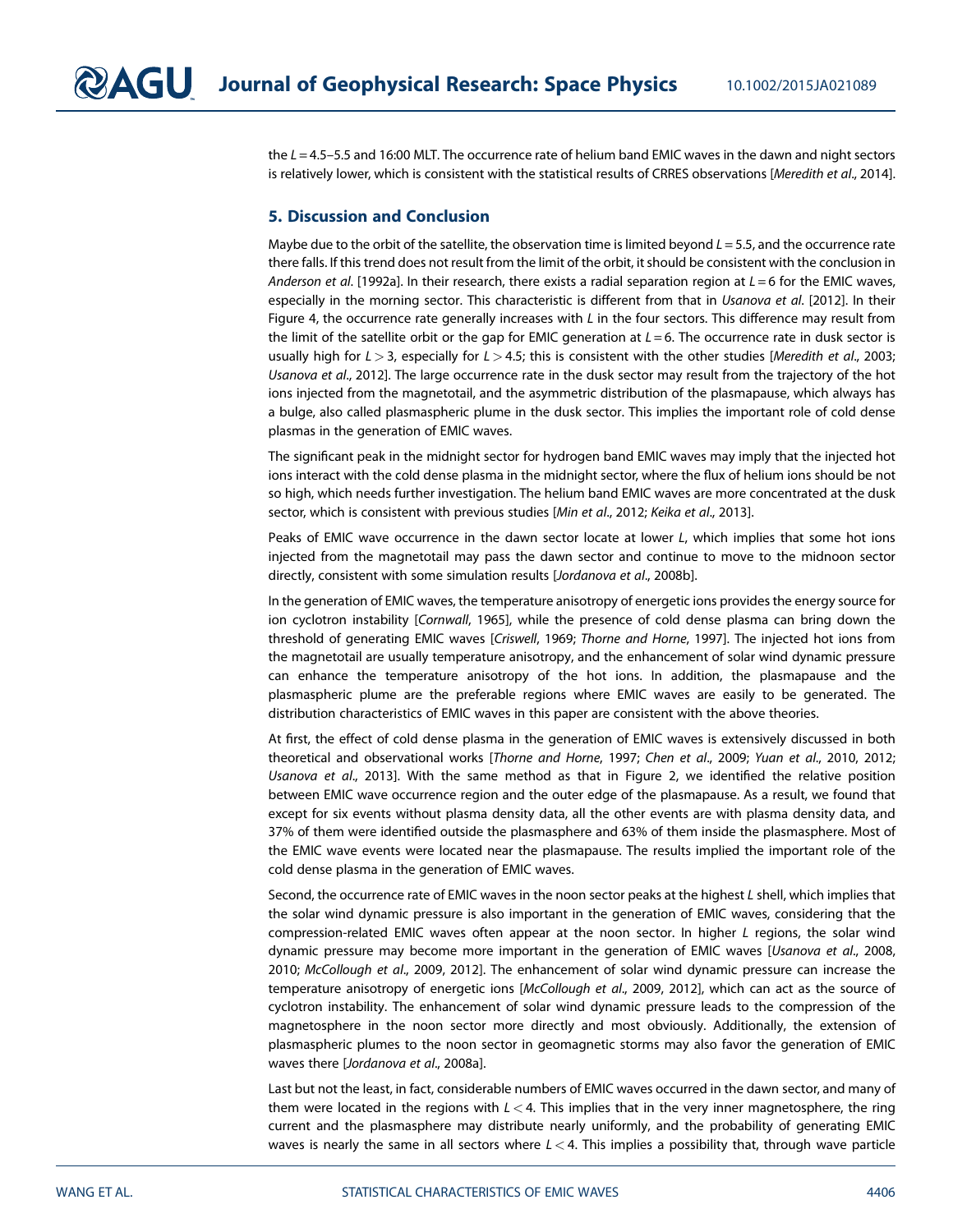interaction, EMIC waves may lead to the precipitations of the relativistic electrons not only in the dusk sector but also in the dawn sector, which was thought to be mainly caused by chorus waves in the dawn sector. For instance, the EMIC waves shown in Figure 2 occurred in the dawn sector, and utilizing the quasi-linear theory [Summers et al., 2007], we calculated the pitch angle diffusion rates near the equatorial loss cone for highenergy electrons by the EMIC waves shown in Figure 2. The results (not shown) demonstrate that relativistic electrons with energy higher than 900 keV would resonant with the EMIC waves observed. In another word, the dawn sector EMIC waves shown in Figure 2 could resonant with relativistic electrons with energy higher than 900 keV and make them precipitate into the atmosphere in the future. The research about the waveparticle interaction is beyond the scope of this manuscript, which will be further studied.

In future work, we will examine the relationship between EMIC wave occurrence and solar wind dynamic pressure enhancement, geomagnetic storms, and the plasma density gradient, in order to further understand the generation mechanism of EMIC waves. This would be helpful to establish a general model of EMIC waves in the inner magnetosphere.

### References

Anderson, B. J., R. E. Erlandson, and L. J. Zanetti (1992a), A statistical study of Pc1–2 magnetic pulsations in the equatorial magnetosphere: 1. Equatorial occurrence distributions, J. Geophys. Res., 97, 3075–3088, doi[:10.1029/91JA02706](http://dx.doi.org/10.1029/91JA02706).

Anderson, B. J., R. E. Erlandson, and L. J. Zanetti (1992b), A statistical study of Pc1–2 magnetic pulsations in the equatorial magnetosphere: 2. Wave properties, J. Geophys. Res., 97, 3089–3101, doi[:10.1029/91JA02697](http://dx.doi.org/10.1029/91JA02697).

Bortnik, J., R. M. Thorne, T. P. O'Brien, J. C. Green, R. J. Strangeway, Y. Y. Shprits, and D. N. Baker (2006), Observation of two distinct, rapid loss mechanisms during the 20 November 2003 radiation belt dropout event, J. Geophys. Res., 111, A12216, doi:[10.1029/2006JA011802](http://dx.doi.org/10.1029/2006JA011802).

Bortnik, J., J. W. Cutler, C. Dunson, and T. E. Bleier (2007), An automatic wave detection algorithm applied to Pc1 pulsations, J. Geophys. Res., 112, A04204, doi[:10.1029/2006JA011900.](http://dx.doi.org/10.1029/2006JA011900)

Chen, L., R. M. Thorne, and R. B. Horne (2009), Simulation of EMIC wave excitation in a model magnetosphere including structured high-density plumes, J. Geophys. Res., 114, A07221, doi[:10.1029/2009JA014204.](http://dx.doi.org/10.1029/2009JA014204)

Cornwall, J. M. (1965), Cyclotron instabilities and electromagnetic emission in the ultra low frequency and very low frequency ranges, J. Geophys. Res., 70(1), 61, doi:[10.1029/JZ070i001p00061](http://dx.doi.org/10.1029/JZ070i001p00061).

Cornwall, J. M., F. V. Coroniti, and R. M. Thorne (1970), Turbulent loss of ring current protons, J. Geophys. Res., 75(25), 4699–4709, doi[:10.1029/](http://dx.doi.org/10.1029/JA075i025p04699) [JA075i025p04699](http://dx.doi.org/10.1029/JA075i025p04699).

Criswell, D. R. (1969), Pc1 micropulsation activity and magnetospheric amplification of 0.2- to 5.0-Hz hydromagnetic waves, J. Geophys. Res., 74, 205–224, doi:[10.1029/JA074i001p00205.](http://dx.doi.org/10.1029/JA074i001p00205)

Fraser, B. J., and T. S. Nguyen (2001), Is the plasmapause a preferred source region of electromagnetic ion cyclotron waves in the magnetosphere?, J. Atmos. Sol. Terr. Phys., 63, 1225–1247, doi:[10.1016/S1364-6826\(00\)00225-X](http://dx.doi.org/10.1016/S1364-6826(00)00225-X).

Fraser, B. J., R. S. Grew, S. K. Morley, J. C. Green, H. J. Singer, T. M. Loto'aniu, and M. F. Thomsen (2010), Storm time observations of electromagnetic ion cyclotron waves at geosynchronous orbit: GOES results, J. Geophys. Res., 115, A05208, doi:[10.1029/2009JA014516](http://dx.doi.org/10.1029/2009JA014516).

Gary, S. P., M. F. Thomsen, L. Yin, and D. Winske (1995), Electromagnetic proton cyclotron instability: Interactions with magnetospheric protons, J. Geophys. Res., 100, 21,961–21,972, doi[:10.1029/95JA01403.](http://dx.doi.org/10.1029/95JA01403)

Hyun, K., K.-H. Kim, E. Lee, H.-J. Kwon, D.-H. Lee, and H. Jin (2014), Loss of geosynchronous relativistic electrons by EMIC wave scattering under quiet geomagnetic conditions, J. Geophys. Res. Space Physics, 119, 8357–8371, doi[:10.1002/2014JA020234](http://dx.doi.org/10.1002/2014JA020234).

Jordanova, V. K., C. J. Farrugia, R. M. Thorne, G. V. Khazanov, G. D. Reeves, and M. F. Thomsen (2001), Modeling ring current proton precipitation by electromagnetic ion cyclotron waves during the May 14-16, 1997, storm, J. Geophys. Res., 106(A1), 7-22, doi:[10.1029/](http://dx.doi.org/10.1029/2000JA002008) [2000JA002008](http://dx.doi.org/10.1029/2000JA002008).

Jordanova, V. K., H. Matsui, P. A. Puhl-Quinn, M. F. Thomsen, K. Mursula, and L. Holappa (2008a), Ring current development during high speed streams, J. Atmos. Sol. Terr. Phys., 71, 1093, doi:[10.1016/j.jastp.2008.09.043](http://dx.doi.org/10.1016/j.jastp.2008.09.043).

Jordanova, V. K., J. Albert, and Y. Miyoshi (2008b), Relativistic electron precipitation by EMIC waves from self-consistent global simulations, J. Geophys. Res., 113, A00A10, doi[:10.1029/2008JA013239](http://dx.doi.org/10.1029/2008JA013239).

Keika, K., M. Nose, P. Brandt, S. Ohtani, D. G. Mitchell, and E. C. Roelof (2006), Contributions of charge exchange loss to the storm time ring current decay: IMAGE/HENA observations, J. Geophys. Res., 111, A11S12, doi[:10.1029/2006JA011789.](http://dx.doi.org/10.1029/2006JA011789)

Keika, K., K. Takahashi, A. Y. Ukhorskiy, and Y. Miyoshi (2013), Global characteristics of electromagnetic ion cyclotron waves: Occurrence rate and its storm dependence, J. Geophys. Res. Space Physics, 118, 4135–4150, doi[:10.1002/jgra.50385.](http://dx.doi.org/10.1002/jgra.50385)

Kletzing, C. A., et al. (2013), The Electric and Magnetic Field Instrument Suite and Integrated Science (EMFISIS) on RBSP, Space Sci. Rev., 179, 127–181, doi:[10.1007/s11214-013-9993-6](http://dx.doi.org/10.1007/s11214-013-9993-6).

Liu, Y. H., B. J. Fraser, and F. W. Menk (2013), EMIC waves observed by Cluster near the plasmapause, J. Geophys. Res. Space Physics, 118, 5603–5615, doi:[10.1002/jgra.50486](http://dx.doi.org/10.1002/jgra.50486).

Loto'aniu, T. M., B. J. Fraser, and C. L. Waters (2005), Propagation of electromagnetic ion cyclotron wave energy in the magnetosphere, J. Geophys. Res., 110, A07214, doi:[10.1029/2004JA010816](http://dx.doi.org/10.1029/2004JA010816).

McCollough, J. P., S. R. Elkington, and D. N. Baker (2009), Modeling EMIC wave growth during the compression event of 29 June 2007, Geophys. Res. Lett., 36, L18108, doi[:10.1029/2009GL039985](http://dx.doi.org/10.1029/2009GL039985).

McCollough, J. P., S. R. Elkington, and D. N. Baker (2012), The role of Shabansky orbits in compression-related electromagnetic ion cyclotron wave growth, J. Geophys. Res., 117, A01208, doi[:10.1029/2011JA016948](http://dx.doi.org/10.1029/2011JA016948).

Meredith, N. P., R. M. Thorne, R. B. Horne, D. Summers, B. J. Fraser, and R. R. Anderson (2003), Statistical analysis of relativistic electron energies for cyclotron resonance with EMIC waves observed on CRRES, J. Geophys. Res., 108(A6), 1250, doi[:10.1029/2002JA009700.](http://dx.doi.org/10.1029/2002JA009700)

Meredith, N. P., R. B. Horne, T. Kersten, B. J. Fraser, and R. S. Grew (2014), Global morphology and spectral properties of EMIC waves derived from CRRES observations, J. Geophys. Res. Space Physics, 119, 5328–5342, doi:[10.1002/2014JA020064](http://dx.doi.org/10.1002/2014JA020064).

Min, K., J. Lee, K. Keika, and W. Li (2012), Global distribution of EMIC waves derived from THEMIS observations, J. Geophys. Res., 117, A05219, doi[:10.1029/2012JA017515](http://dx.doi.org/10.1029/2012JA017515).

#### Acknowledgments

We acknowledge the Van Allen Probes data from the EMFISIS magnetometer instrument obtained from [http://em](http://emfisis.physics.uiowa.edu/data/index)fisis. [physics.uiowa.edu/data/index](http://emfisis.physics.uiowa.edu/data/index) and the EFW instrument obtained from [http://](http://www.space.umn.edu/rbspefw-data/) [www.space.umn.edu/rbspefw-data/.](http://www.space.umn.edu/rbspefw-data/) This research is supported by the National Natural Science Foundation of China (grants 41374168, 41174140, 41221003, and 41174147), research Fund for the Doctoral Program of Higher Education of China (grant 20110141110043), the Fundamental Research Funds for the Central Universities of China (grant 2012212020204), and Program for New Century Excellent Talents in University (NCET-13-0446). The work of M. Zhou was supported by the Science Foundation of Jiangxi Province under grant 20142BCB23006.

Michael W. Liemohn thanks Yonghua Liu and another reviewer for their assistance in evaluating this paper.